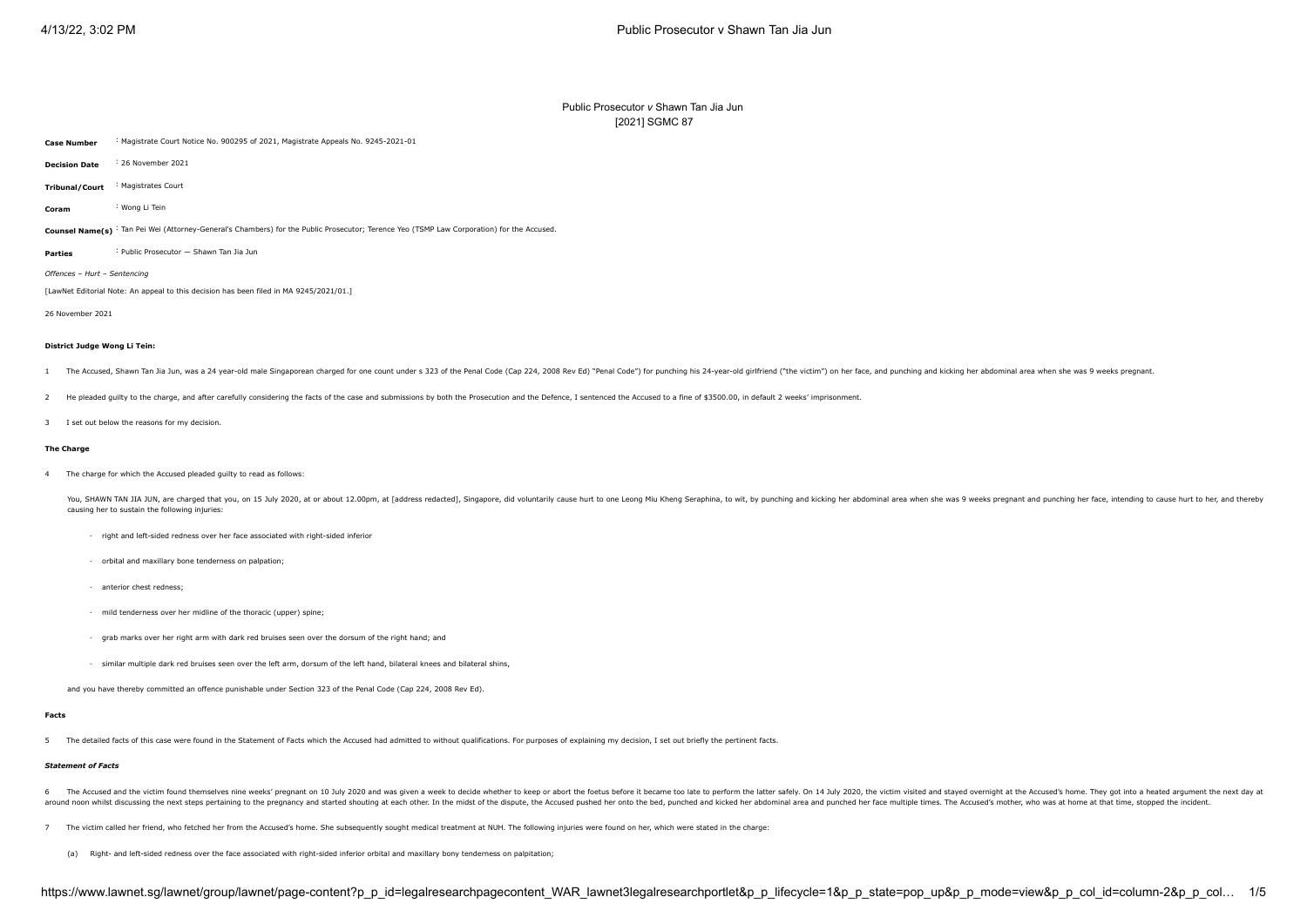- (b) Anterior chest redness with no significant bruising or deformity:
- (c) Mild tenderness over the midline of the thoracic (upper) spine;
- (d) Grab marks over the right arm with dark red bruises seen over the dorsum of the right hand;
- (e) Multiple red bruises seen over the left arm, dorsum of the left hand, bilateral knees and bilateral skins.
- 8 She declined to take an x-ray for her facial injuries due to possible risk of radiation to the foetus, which was visualized with an active heartbeat.

#### **Prosecution's Sentencing Position**

#### *Low Song Chye Sentencing Framework*

The Prosecution sought a custodial term of at least 2 weeks' imprisonment against the Accused on the basis of general deterrence in accordance with the sentencing framework set out in PP v I ow Song Chye [\[2019\] SGHC 140](javascript:viewPageContent() ("

| Band | <b>Harm caused</b>                                                                                                                                                 | Indicative sentencing range                 |
|------|--------------------------------------------------------------------------------------------------------------------------------------------------------------------|---------------------------------------------|
|      | Low harm: no visible injury or minor hurt such as bruises, scratches, minor lacerations or abrasions                                                               | Fines or short custodial term up to 4 weeks |
|      | Moderate harm: hurt resulting in short hospitalisation or a substantial period of medical leave, simple fractures, or temporary or mild loss of a sensory function | Between 4 weeks' to 6 month's imprisonment  |
|      | Serious harm: serious injuries which are permanent in nature and/or which necessitate significant surgical procedures                                              | Between 6 to 24 months' imprisonment        |

10 The Prosecution submitted that the case fell within Band 1 in light of the low harm suffered by the virtim. In assessing the Accused's culpability, the Prosecution pointed out that the custodial threshold would be cross secondly, the risk of injury posed to the victim's 9-week old foetus.

11 With respect to the relationship between parties, the Prosecution submitted that the Courts had readily imposed custodial sentences on accused persons who inflict domestic violence on their family members or on their pa persons within a domestic partnership. With respect to the harm caused, the Accused's actions resulted in the victim experiencing subrapubic pain at her abdominal region. In urging the Court to consider the potential harm where the High Court took into account the potential risk of harm in determining the extent of harm in determining the extent of harm to be taken into account for the purpose of sentencing, in addition to actual harm cause occurring" and that "throwing multiple punches at a victim's hody and abdominal area poses a risk of harm to the victim and/or causes the victim and/or causes the victim and the harm". It was submitted that drawing from bo greater need there is to deter others from doing so. Further, there was a need to deter the like-minded from similar violent behaviour that puts vulnerable persons in domestic relationships in harm's way.

### **Mitigation Plea by Defence**

#### *Facts leading to the Offence*

12 Defence counsel informed the Court that the Accused and the victim had been dating for a few years and had opted for an abortion when they found out that the victim was pregnant because they decided that the young and w Accused on 15 July 2020, they had second thoughts and started arguing in the Accused's bedroom. The argument became increasingly heated and emotional, and both parties started shouling at each other. The Accused tried to l resolve the matter. It was at this time that as the Accused was struggling with her to leave the room and end the dispute that he pushed her onto the bed and assaulted her.

13 It was submitted that the incident happened impulsively without premeditation over a very short period of time. It was completely out of character and he was deeply remorseful over the wrongfulness and foolishness of hi 2021. On her own accord, the victim tried to withdraw her complaint to the onlice and drop charges aniet the Accuse of hit was told that the excessive to phonor under the onlight control. She then went to see her Member of find him quilty if she did not agree to pursue the matter. On this basis, the Accused had initially thought to claim trial to the charge against him and applied for assistance under Law Society's Criminal Legal Aid Scheme charge against him and agreed to plead guilty within a matter of days.

#### *The Accused's Personal and Family Circumstances*

14 The Defence also informed the Court that the Accused made an honest living as a delivery rider and was in a poor financial situation. He lived with his mother, stepfather and two younger step-siblings, who were in Prima of the incident.

15. It was highlighted that the Accused was a first offender, had cooperated fully with the police and pleaded quilty at the first opportunity. The injuries suffered by the victim were not severe. The Court was urged to gi

#### *Sentence Sought by the Defence*

16 Defence counsel sought a fine of \$3500.00 against the Accused, or alternatively, an imprisonment term not exceeding one week.

#### **Sentencing Considerations**

17 Applying the sentencing framework in Low Song Chye, it was agreed by both Prosecution and Defence that the harm caused to the victim in this case would fall within Band 1, for which the indicative sentencing range would

### *Precedent Cases*

IR In placing the quipability of Acrused there was a lack of precedent cases involving violence against domestic partners with a similar factual matrix due to the unique facts in this case. The Prosecution submitted a sche which were decided pre-Low Song Chye, and six decided after. Of the four pre-Low Song Chye cases, two involved accused persons who had Personal Protection Orders ("PPOs") against them in favour of the victims, whilst in th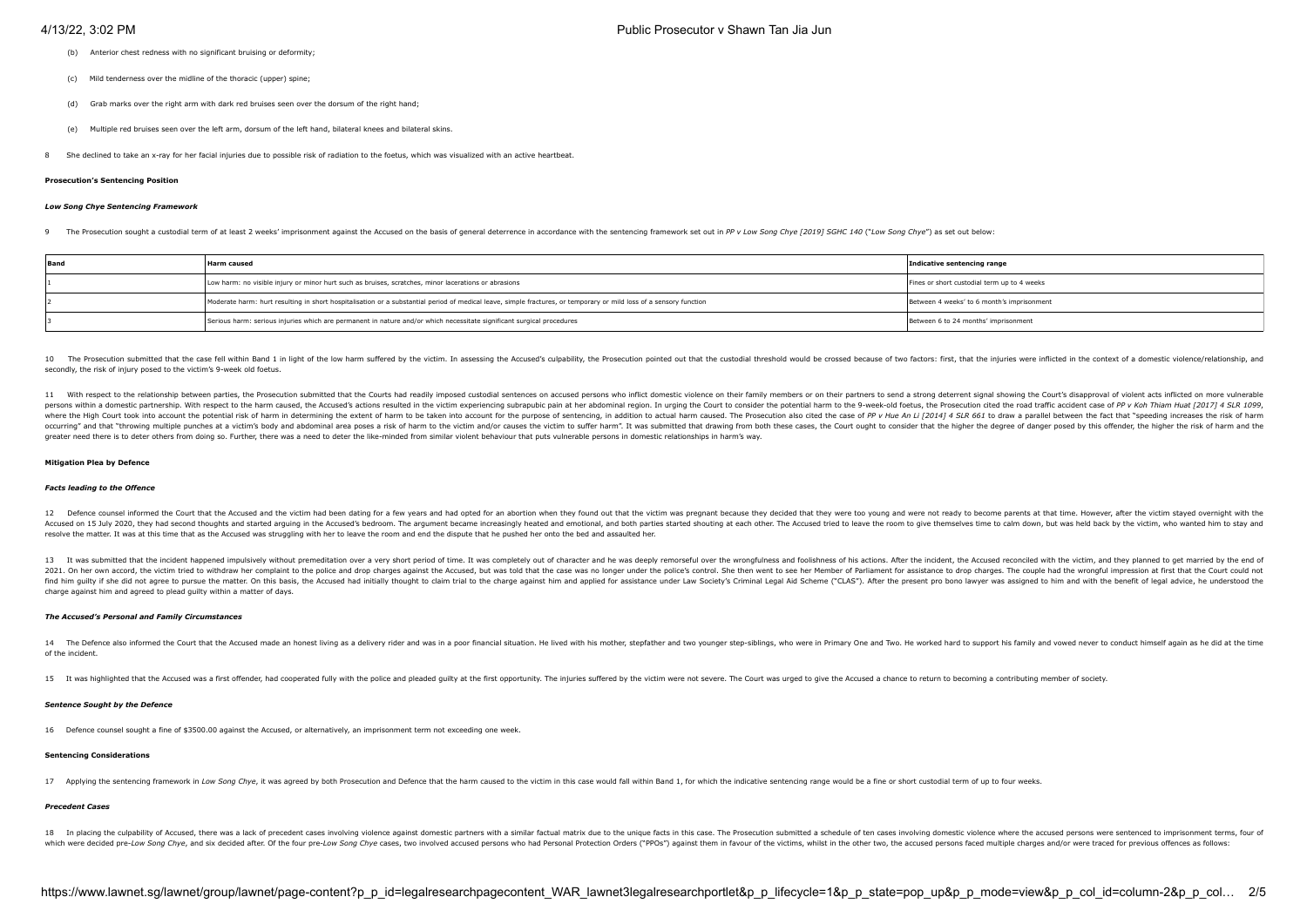# 4/13/22, 3:02 PM Public Prosecutor v Shawn Tan Jia Jun

(a) In the case of PP v Satesh s/o Navarlan (2019) SGMC 3 involving a married couple with a 5-vear-old daughter, the accused had returned home at 2.30am after a drink session and gone to the bed where the victim and their the accused followed the victim as she brought their daughter out of the room and got into an argument with her. The accused then punched the victim several times, whilst she took an umbrella to block the blows. The accuse attack and sought refuge and shelter at the Anglican Family Centre. All this happened when the victim had a PPO against the accused. The accused was subsequently charged for one count under s 323 of the Penal Code and one the Prosecution's appeal. Tay JA noted that while the injuries were not serious, the accused's culpability was high due to the relentless nature of the assault in the presence of the young child and sentenced the accused t Charter (global term of five weeks' imprisonment as sentences were ordered to run concurrently).

(b) In the case of PP v Mohamed Isa b Mohamed Yatim [\[2018\] SGMC 71](javascript:viewPageContent(), the accused was similarly charged for one count under s 323 of the Penal Code and one count under s 65(8) of the Women's Charter. Prior to the incident, t and were undergoing divorce proceedings. The victim applied for a PPO against him and was granted an Expedited Order ("EO") on 23 September 2016. When the accused saw the EO the next day, he became angry with the victim, c and left humifacial spasms. The victim subsequently moved out of their home. The accused had previous antecedents for theft, criminal intimidation of his girlfriend and ex-wife, disorderly behaviour and breach of PPO. He w

<span id="page-2-0"></span>(c) In the case of PP v Lydiawaty bte Ab Rahman [\[2017\] SGDC 303](javascript:viewPageContent(), the accused faced five charges<sup>[\[note: 1\]](#page-3-0)</sup>, including one under s 323 of the Penal Code. With respect to this charges the accused was 28 years old and the vic as a 'mentor' and they developed a romantic relationship. Sometime in December 2013, they broke up as the accused wrongly thought that the victim had been physically intimate with her friends during their staycation. On 10 assaulted the previous day. As soon as the victim went to the accused's apartment, the accused's apartment, the accused's comediocked the gate and bolted the door behind her. The accused became agitated and started shoutin floor into the bedroom, causing her to suffer swelling and tenderness over the right zygomatic area and tenderness over the mid-thoracic spine area. She was sentenced to an imprisonment term of two weeks' for this charge.

<span id="page-2-2"></span><span id="page-2-1"></span>(d) In the case of PP v Muhammad Faizal bin Mohamed Salleh [\[2019\] SGDC 115](javascript:viewPageContent(), the accused and his wife got into a heated argument after she told him that she intended divorce him and move out thereafter. He then punched her such that she was still able to breathe and held on tightly to her left bicep. As a result of his assault, she suffered from a 3cm irregular-shaped bruise on her left cheek, a 1cm irregular-shaped bruise on her lower left bruise on the underside of her left bicep. In this case, the accused was charged with two offences under the Penal Code, one of which was under s 323, with two other charges taken into consideration for the purposes of sen Code, he was sentenced to two weeks' imprisonment.

19 With respect to the six post-low Song Chye cases referred to by the Prosecution, two involved s 323 read with s 74C(2) of the Penal Code, attracting enhanced penalties for offences against victims in intimate relationsh of the Penal Code and one count under s 506 of the same Code, with five other charges under s 323 of the Penal Code<sup>[\[note: 3\]](#page-3-2)</sup> taken into consideration for the purposes of sentencing. The accused and the victim were in an various acts of violence against the victim, including slapping, kicking, strangling and punching and punching ent. With respect to the first s 323 charge, he detached the pipe of a vacuum cleaner and used it to hit the vi kicked her lower stomach and pubic area, pointed a pair of scissors at the victim and held it yery close to her throat. Although the victim and held it yery close to her throat. Although the victim did not seek medical att eye upper lid haematoma, for which she was issued a 2-day MC. The accused was sentenced to six weeks' imprisonment for each of the first, third and eighth charges, and five weeks' imprisonment in respect of the ninth charg

20 The second charge was that of PP v Teh Wee Wee MCN-900081-2021, where the victim was a Thai National and the accused's wife. On 25 September 2020, after an argument at home, the accused kicked the victim on her left thi year-old daughter. The victim carried their daughter into her room and called the police. The accused tried to stop her from doing so by pulling out the telephone wire. He then grabbed her by her sleve and hurled her into still on the ground. When the police arrived at the offender's unit, the accused became angry at the victim and slapped her on the cheek. As a result of the assault, the victim smifered superficial injuries. In sentencing time, the accused attacked the victim in the presence of their young daughter, and that he had shown a lack of regard for lawful authority by slapping the victim when police was at his doorstep.

21 In one of these cases, PP v Saravana Chandrasekaran DAC-906641-2020 & Ors, the accused assaulted his wife despite an EO against him. The victim returned home at around 10.30pm and found that their 3-year-old son was sle her, but he refused. The couple then got into a dispute and the accused punched her several times on her face and body, resulting in a fracture of her nasal bone. The victim also suffered an abrasion over her right cheek, nasal bridge, and was given 5 days' MC. In sentencing the accused to four weeks' imprisonment, the Court considered that the accused had rained multiple kicks and punches on the victim, causing a nasal bone fracture. It al charge under s 65(3) of the Women's Charter, which was taken into account for the purposes of sentencing.

22 None of the three other cases involved an untraced accused person facing a single charge under s 323 where the injuries suffered by the victim was minor. A brief summary of the four cases are as follows:

<span id="page-2-3"></span>(a) In Melis Hendrikus Dirk Maria v PP, the accused was charged for three offences<sup>[\[note: 4\]](#page-3-3)</sup>, one of which was under s 323 of the Penal Code. The accused had strangled his wife (the victim) after a dispute over the discip her. She then hit him on the head with a worden spoon a few times after he persisted. The accused spatched the spoon from her and punched her in the face multiple times, resulting in multiple facial injuries. He then stopp officer aside and used vulgarities and racial slurs on a male officer before the was subdued and arrested. Five other charges were taken into consideration for the purposes of sentencing. On appeal, the accused was sentenc

(b) In Tobin Lau Chee Bing v PP MA 9192/2019, the accused got into an argument with his ex-girlfriend over an apartment which they had jointly purchased. During the argument, he punched her several times in her face with h continued punching her face. She tried unsuccessfully to block her face from his blows and continued screaming until he stopped. As a result of his assault, she suffered severe swelling and bruising around the right eye, e right side of the orbital floor with contents of the right orbit herniating into the right maxillary sinus, enophthalmos (nosterior displacement) of the right eve and diplopia (double vision), subluxation of the upper left two years after the assault, the victim continued to suffer from blurred vision. In sentencing the accused to three months' imprisonment, the Court found that the injuries fell within Band 2 of the Low Song Chye framework accused's appeal against sentence was dismissed on appeal.

(c) In Jonathan S/O Kunasilan v PP MA 9330/2018, the accused faced two charges, one under s 506 of the Penal Code and one under s 323 of the same Code. He was convicted after a full trial for pointing a chopper at the vict motorcycle helmet. He was sentenced to 12 months' imprisonment on the s 506 charge and 4 weeks' imprisonment on the s 323 charge, with sentences to run concurrently. The accused's appeal against sentence was dismissed.

23 I summarised the facts of each of the ten cases submitted by the Prosecution above to illustrate the point that the present case involved facts which were unusual and did not fall within the usual fact mattern of violen and the victim had been in a heated and emotional argument over their plans regarding the pregnancy. Having learnt of it just days before, the couple had to make a hurried decision on whether to about the foetus within a w intended to abort the foetus before the incident happened because they were too young and were not prepared to start a family. Things were apparently peaceful just prior to the dispute - the victim had gone to the Accused' victim in the past.

#### *Aggravating and Mitigating Factors*

24 I turned to the aggravating factors highlighted by the Prosecution and the mitigating factors submitted by Defence counsel. The two aggravating factors saised by the Prosecution was the fact that this case involved dome of 24 years, his plea of quilt and his prospects for rehabilitation as demonstrated by his sincere remorse in his personal hand-written mitigation plea. his resolve to improve himself, positive working attitude and desire

25 I accepted the Accused's explanation that the incident occurred because both parties had been agitated in their arqument just moments before. He tried to leave the room in order to end the arqument, but the victim held and the physical altercation with them was not pre-mediated. The injuries suffered by the victim was superficial and minor, and she was given a retrospective one-day MC for 15 July 2020.

26 In this case, the victim had not only forgiven the Accused but agreed to marry him within the next couple of months. The Prosecution rightly pointed out that forgiveness was a private matter between the victim and the o criminal punishment: Ng Kean Meng Terence v PP [\[2017\] 2 SLR 449](javascript:viewPageContent() ("Ng Kean Meng Terence") at para 45. However, there were two possible exceptions to this: first, where the sentence imposed on the offender would aggravate th victim has suffered as a result of the offence.

#### *Forgiveness as a Mitigating Factor*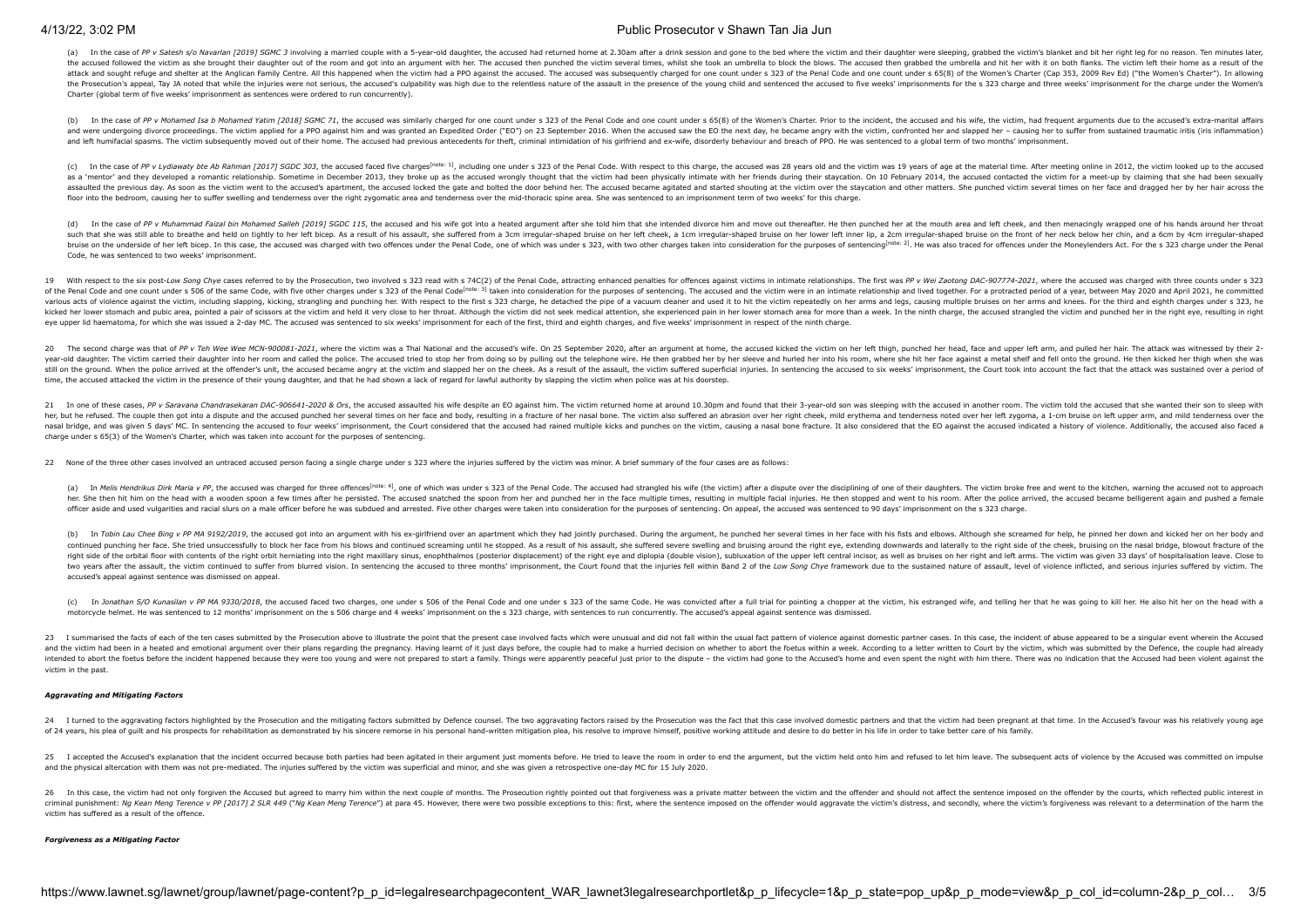# 4/13/22, 3:02 PM Public Prosecutor v Shawn Tan Jia Jun

27 Forgiveness by the victim should be regarded as a private matter between the victim and the offender, which should not affect the sentence to be imposed except under two conditions (1) where the sentence imposed on the the harm suffered as a result of the offence. These exceptions were explained at length in PP v UI [\[2008\] 4 SLR\(R\) 500](javascript:viewPageContent() ("PP v UI"), a case involving the rape of the victim by her natural father several times when she was b their forgiveness of the offender and pleaded for leniency. In considering these exceptions, the Court of Appeal referred to a case commentary on the English case of R v Adam John Nunn [1996] 2 Cr App R (S) 136 ("Nunn") in *Cr App R (S) 105* ("*Roche*").

28 The first exception was considered in Nunn, a case in which a young man was sentenced to four years' imprisonment<sup>[\[note: 6\]](#page-3-5)</sup> at the first instance for causing the death of his best friend due to dangerous driving. At hi Appeal expressing that the length of the sentence imposed on the offender had made it more difficult for the mother and the sister to come to terms with the loss and grief which they suffered following the death of the vic

<span id="page-3-7"></span><span id="page-3-6"></span>While ... [the offender] remains in prison, *I will remain concerned about him, worrying about him and this will continue to be a source of additional grief to me.* 

29 This was regarded by the English Court of Appeal as "clear evidence" that the length of the sentence was causing the deceased's family additional grief, and the offender's term of imprisonment was accordingly reduced to

30 The second exception was from another English Court of Appeal case, where the offender had been charged with the rape of his former domestic partner. In R v James Kevin Hutchinson (1994) 15 Cr App R (S) 134 ("Hutchinson that she still loved the offender. The offender was convicted and sentenced to six years' imprisonment. On appeal, Owen J, observed that (at 137):

It seems that the fact of [the victim's] forgiveness [of the offender] must mean that the psychological and mental suffering must be very much less in those circumstances than would be the case in respect of a woman who ve Accordingly, some mitigation must be seen in that one factor.

31 Accordingly, the sentence against the offender was reduced to five years' imprisonment.

32 In my view, both these exceptions were present in this case. In a letter handwritten by the victim dated 25 October 2021 tendered to Court, the victim put forth an impassioned plea for the Accused to be dealt with with aware that he was a man of good character. He was decent, cared for his family and kent his word. Although they had already decided to about the pregnancy before the incident, he stayed with her. After the incident happene and provide for their future together and had changed tremendously. She also informed the Court that she had tried to drop the charges against the Accused but was unable to do so. She then approached her Member of Parliame reference for him.

33 To understand the nature of the victim's forgiveness of the Accused in this case and why the exceptions in *PP v UI* were made out, I quote the relevant portions of her letter to the Court:

I would like to bring to light the kind of person that he is despite what has happened in recent times. Shawn is a person of good moral character. I realize that might seem hard to believe given the circumstances but it's having seen how much effort he has put into change for the better I would like to plead for leniency he's a true gentleman and he's always true to his words. I'm sure he will learn from this experience and will not think o

I have known Shawn since we were in secondary school and have been together for the nast five years. In the time coart to dober City the street in the street in the controller is a second and controller is have seen and co become the person I know he is the deep down.

We have actually made plans to go for an abortion before the incident and he did not let what happened stop him from being there for me. He kept to his words and was by my side through it all he took very good care of me a recuperating. These specific features make me believe he is truly a decent man. I do see a future with him and I do not wish for this charge to have a negative impact on his future. academically and socially. Shawn has sho willing to do whatever it takes to make reparations, financially and emotionally if possible. But to do that he needs to be given an opportunity to get a second chance.

I recognize that Shawn broke the law and I to do not believe that he should get off without any punishment. But I believe that just because he made a mistake it doesn't make him a bad person. Everyone makes mistakes and lo confident that he will take responsibility for his actions and will not reoffend." [Emphasis mine]

34 The victim also shared that in meting out any sentence against the Accused, the Court should be mindful that it would affect her as well, as they were planning their future together. This should be seen in the light of job role:

Thank you for the opportunity to provide a submission to this inquiry and I appreciate your consideration of this matter before passing any verdict as it might significantly hurt us in the planning of our future together. results to society. [Emphasis mine]

35 As an observer at close range, the victim was essentially testifying to the fact that the Accused was a good and responsible person who had acted out of character in a one-off incident, and who had also changed for the forgiveness was well established in this case by virtue of the fact that she had agreed to marry him at the end of the year and was looking forward to their future together. This was perhaps the most important indication o also impact her as well, fulfilling the exceptions in *PP v UI* and *Ng Kean Meng Terence* in regarding the victim's forgiveness as a mitigating factor.

36 I had invited the Procedution to reconnot to the expentions in PP y III precented in this case but was informed by the learned Procedutor that the Procedution's written submissions was as far as they would go in arquire

#### **Conclusion**

- 37 Having considered fully the exceptional facts of this case, I sentenced the Accused to a fine of \$3500.00, in default two weeks' imprisonment.
- 38 Being dissatisfied with the sentence imposed, the Prosecution has now appeal against my decision.
- <span id="page-3-0"></span>[\[note: 1\]](#page-2-0)The accused also faced four other charges under the Penal Code - one charge under s 324, one charge under s 352 and two charges under s 506.
- <span id="page-3-1"></span>[\[note: 2\]](#page-2-1)The accused faced one other charge under se 326 of the Penal Code, with one charge under s 13(1)(g) of the National Registration Act and one charge under s 3(2) of the Protection from Harassment Act taken into con

<span id="page-3-3"></span>[\[note: 4\]](#page-2-3)The accused was also charged for one count under s 353 of the Penal Code and one count under s 6(3) of the Protection from Harassment Act.

<span id="page-3-4"></span>[\[note: 5\]](#page-3-6)Criminal Law Review see [1996] Crim L R 210

<span id="page-3-5"></span>[\[note: 6\]](#page-3-7)The offender was also disqualified from driving for five years and was ordered to retake his driving test.

<span id="page-3-2"></span>[<sup>\[</sup>note: 3\]](#page-2-2)The TIC charges concern slapping, kicking, strangling, and hitting the victim resulting in minor injuries).